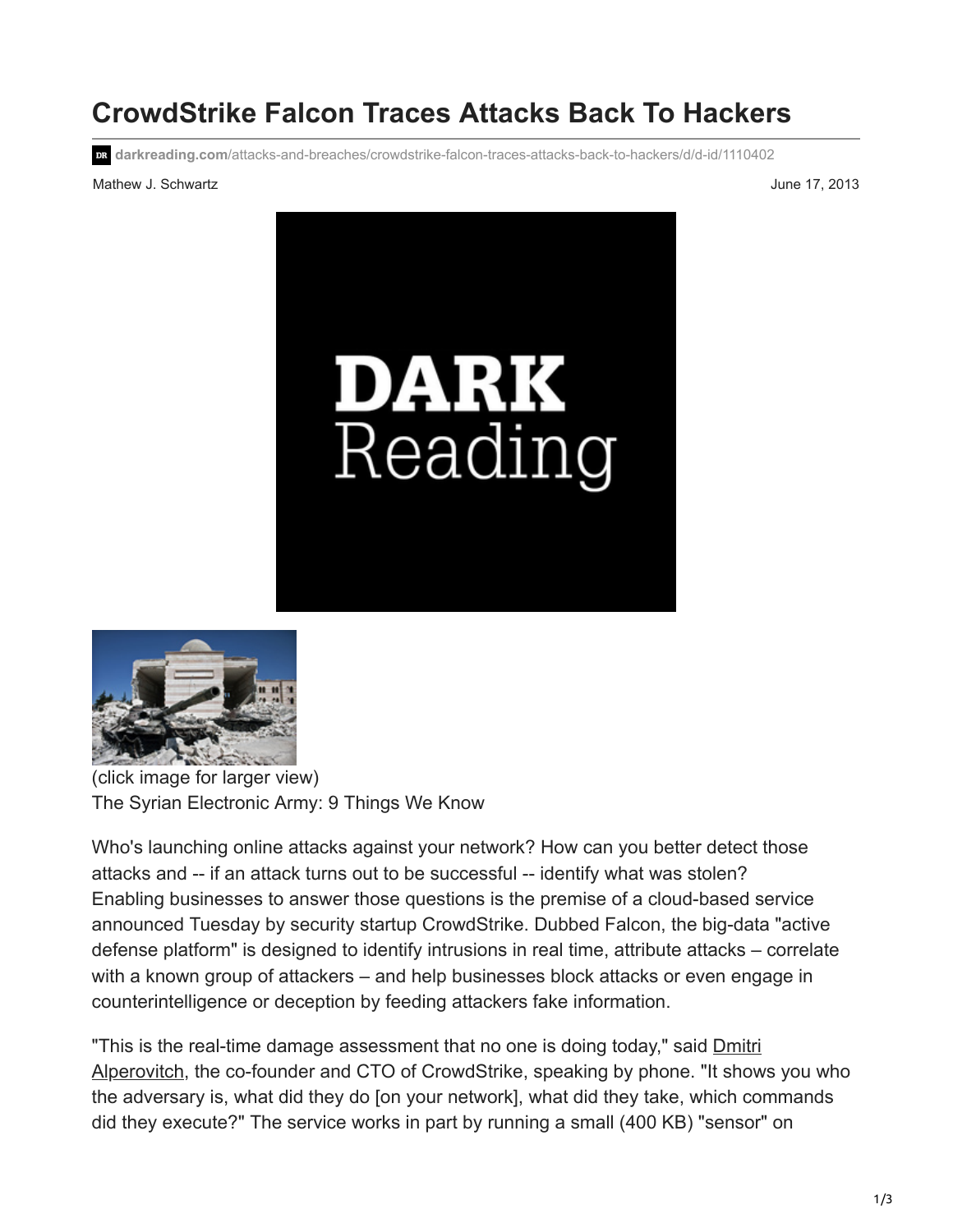Windows 7 and Mac OS X systems, bolstered by DNS, email and API sensors on servers, to track the types of attacks that are being launched. CrowdStrike then correlates attack information with intelligence that the company gathers on attack groups.

## **[\[ NSA whistleblower's accusations deepen. Read Snowden Says U.S. Hacking Chinese](http://www.informationweek.com/security/privacy/snowden-says-us-hacking-chinese-civilian/240156625?itc=edit_in_body_cross) Civilians Since 2009. ]**

As highlighted by [successful spear-phishing attacks](http://www.informationweek.com/security/attacks/spear-phishing-attacks-on-the-rise/230500025) against everyone from security giant RSA to the White House, stopping every last information security attack might be impossible. So-called [advanced persistent threat \(APT\) groups](http://www.informationweek.com/security/cybercrime/advanced-persistent-threats-get-more-res/232600562) often use fake emails and attachments to infect targeted PCs and steal data, oftentimes without end users or security teams being aware. Once attackers infect a single PC, unless they're detected, they can lurk in corporate networks indefinitely: telecommunications giant [Nortel](http://www.informationweek.com/security/attacks/8-lessons-from-nortels-10-year-security/232601092) was compromised for 10 years, [defense contractor QinetiQ](http://www.informationweek.com/security/government/china-tied-to-3-year-hack-of-defense-con/240154064) for three years.

Such attacks are cheap to build and inexpensive to launch. Even if only one attack out of every 100 or 1,000 attempts succeeds, that might equal success for attackers. Given that reality, CrowdStrike's play is to help businesses identify not just when they've been attacked, but also who stole the information, what they stole and why they targeted the business in the first place -- what's their bigger goal?

"The problem you've had for the past six to seven years is the emergence of targeted attackers, and for them, it doesn't mater how many layers of defense you put in place; what they want is you," said Alperovitch. "They want money, national secrets, intellectual property, and they're going to worm their way in, because the return on that investment is gigantic."

Could defenders gain an edge by better understanding their attackers? "From an adversary perspective, we really focus on the targeted attackers," said Alperovitch. "We're tracking lots of nation-state-sponsored groups that are working to penetrate companies," he said, and "understanding their campaigns, and tradecraft, as well as who they're targeting."

CrowdStrike has grouped attackers into "adversary groups" -- to date, about 48 in total - named for country characteristics: "pandas" for groups operating from China; "cats" as in Persian cats for Iran; "bears" for Russia; "saints" for Georgia; and "tigers" for India. "Some in the community refer to the adversary by the malware detection name from a specific antivirus vendor, e.g. Hydraq," said Adam Meyers, director of intelligence at CrowdStrike, in a [blog post,](http://www.crowdstrike.com/blog/whois-anchor-panda/index.html) referring to the name of the malware used in the so-called [Aurora attacks](http://www.informationweek.com/security/attacks/google-aurora-hack-was-chinese-counteres/240155268) against Google. "This is sometimes useful, but when the adversary is using a malware that is detected as Generic.Downloader.234, you have a much harder time communicating," Meyers said.

CrowdStrike recommends that businesses use its intelligence on online adversaries to identify and focus on the attackers they're most likely to face. "For example, if you're in the financial service industry, you'll care about Big Panda, which is going after financial services